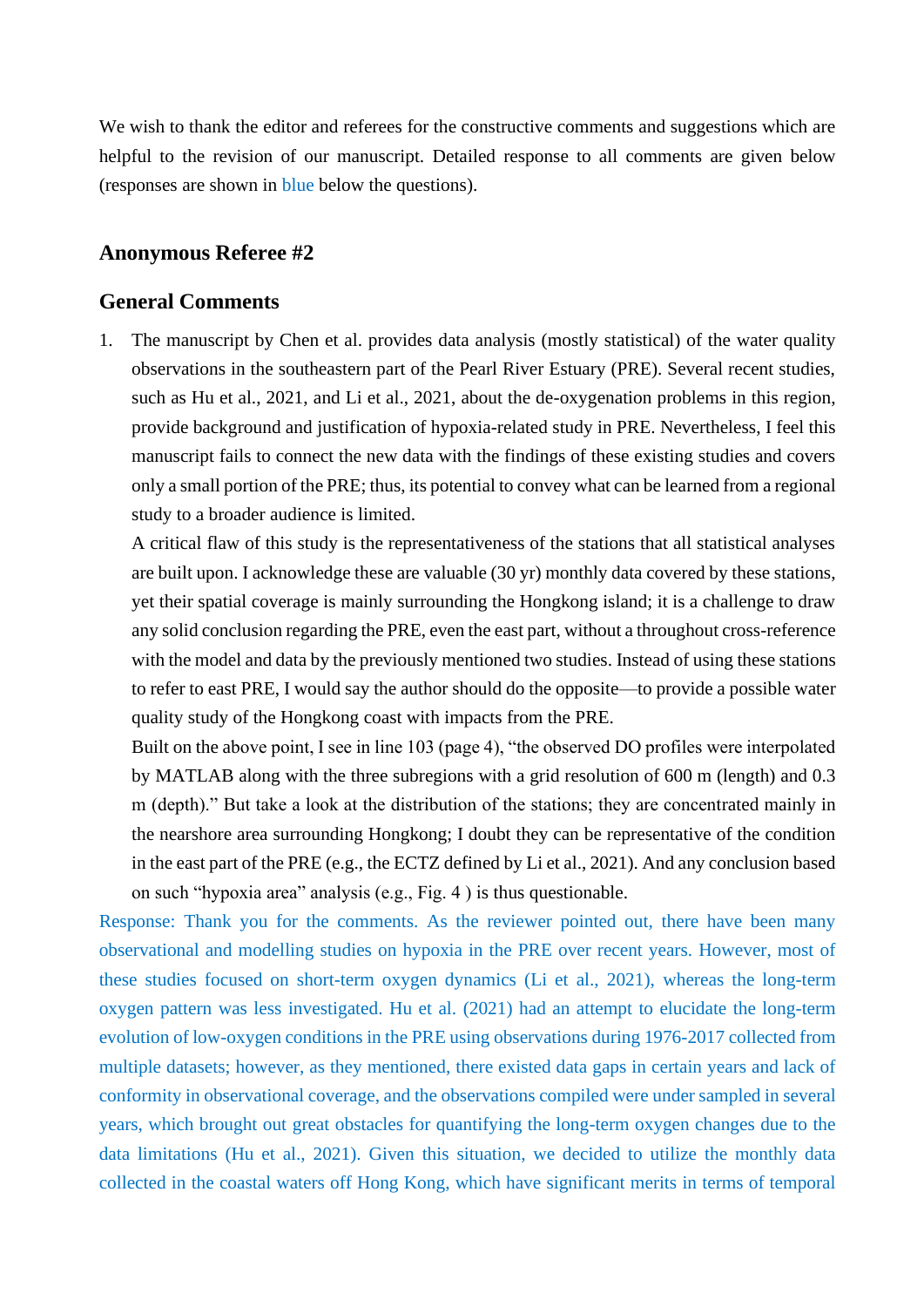coverage (over three decades) and consistency of sampling locations. These coastal data with good spatiotemporal continuity enabled us to better estimate the long-term and interannual variations in low-oxygen conditions without concerns on the uncertainties that would arise from the usage of different data sources. Besides, various oxygen-related parameters (e.g., chlorophyll-*a* concentrations) were measured as well and could be used to discern the key factors controlling the long-term oxygen changes. It should be mentioned that several previous studies have also used data from the same source (e.g. station SM18) to represent water quality conditions in the eastern PRE (Lui et al., 2020). Therefore, we considered that our data selection was reasonable.

Moreover, based on in-situ observations in the PRE, low-oxygen conditions exhibited large spatial variations. Low-oxygen conditions were observed in the upstream zone (Li et al., 2020) and western shelf (Wang et al., 2016; Yin et al., 2004; Cui et al., 2018; Shi et al., 2019). Also, in the eastern PRE, prominent low-oxygen conditions at the bottom together with surface phytoplankton blooms have been frequently reported (Li et al., 2021; Li et al., 2020; Qian et al., 2018; Lu et al., 2018). Observational data from the coastal sites off Hong Kong (e.g. station SM18), which were close to a hotspot area of low-oxygen conditions in the eastern PRE (Hu et al., 2021), were often adopted as a representative to depict the water quality and oxygen conditions in the region (e.g. Qian et al., 2018 and Lui et al., 2020). Besides, dominant deoxygenation mechanism varied among subregions in the PRE. While the western coastal transition zone (CTZ) (Li et al., 2021) was more heavily influenced by terrestrial organic matter (Wang et al., 2016; Wang et al., 2018), low-oxygen events in the Hong Kong waters were largely regulated by the joint effect of physical and eutrophic processes (Li et al., 2021; Qian et al., 2018). What's more, we found that the deterioration trend of low-oxygen in the Hong Kong waters was consistent with the whole PRE (Hu et al., 2021), revealing that the Hong Kong data could reflect some characteristics of the long-term deterioration of lowoxygen conditions in the PRE. Collectively, although the stations selected in our study couldn't cover the whole area of the eastern PRE, we considered that these stations could grasp the long-term deoxygenation trend in the low-oxygen hotpot area in the eastern PRE. In addition, by utilizing this valuable dataset from Hong Kong waters, we could also provide a better insight into the long-term oxygen changes and the underlying mechanisms in the eastern PRE from a quantitative perspective, which could be a significant part of low-oxygen researches for the whole estuary.

Based on the reviewer's comment, we will revise the manuscript by 1) adding more descriptions of water quality and oxygen background information in different subregions (including the upstream regions and the western and eastern CTZ) in section 1 to better justify the representativeness of our analysis using the Hong Kong data, and enhancing the descriptions regarding the current status and existing problems in the long-term low-oxygen research in the PRE to emphasize the significance of our work; 2) adding more discussion on the effects of wind, freshwater discharge, and nutrient load on deoxygenation in combination with the relevant findings of the previous studies, and enhancing the analysis on differences of key deoxygenation mechanism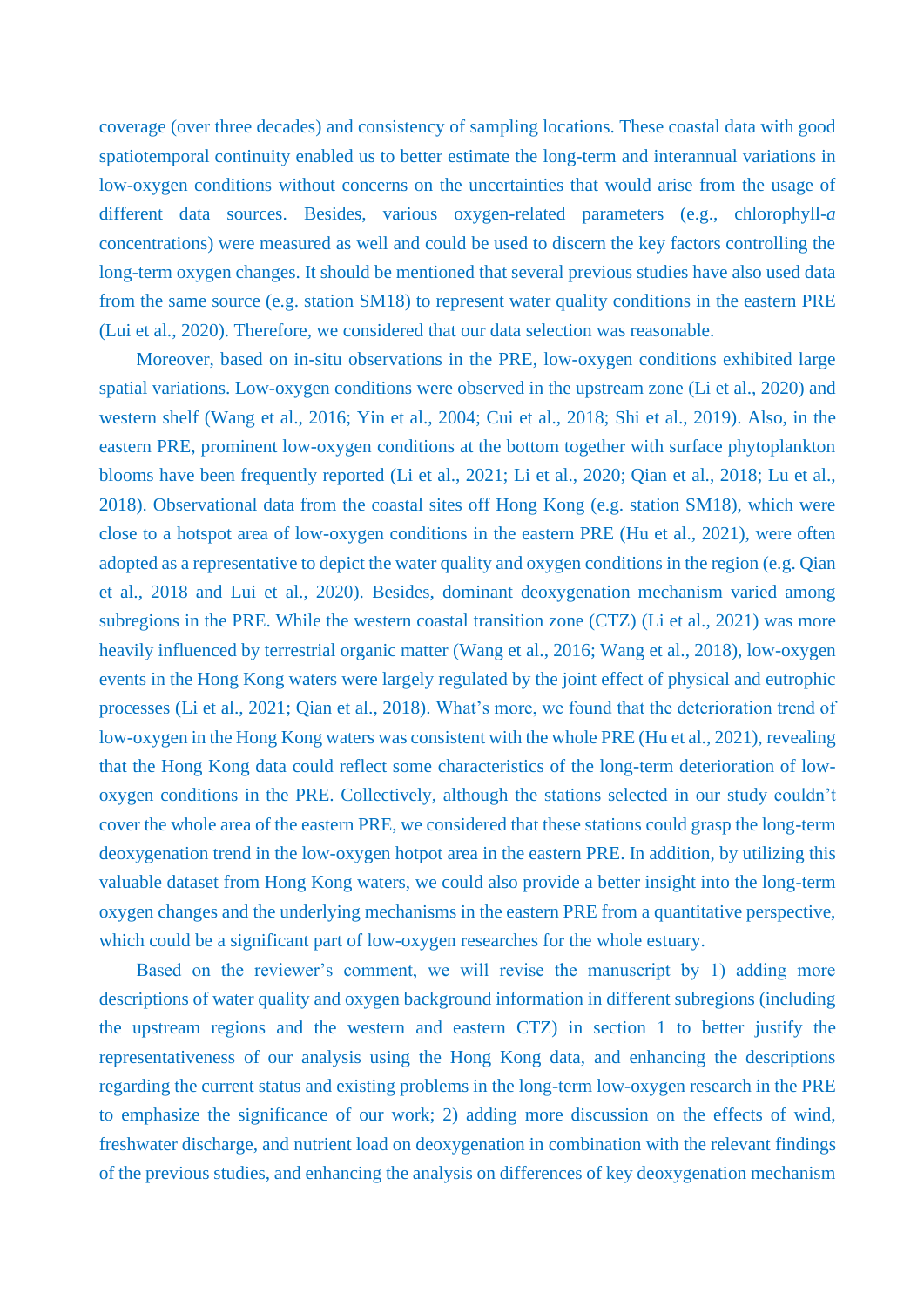in different subregions of the PRE to improve the implication of our work; and 3) further clarifying the selection on the external variables (e.g. wind speed and direction) in the Methods section. Overall, we hope to emphasize our aim in exploring the long-term low-oxygen change and its important drivers for a significant part of the PRE, in which our analysis methods exhibited general applicability for further studies.



Figure r1 Observation sites during 1976-2014 in the PRE in previous studies (Hu et al., 2021) and station sites in our work (a). Note that black dots represent observation sites in previous studies and blue, red, green dots represent station sites in the northwestern, southern, and eastern subregions of Hong Kong waters, respectively. The incidence of low-oxygen (b1) and oxygen-deficiency (b2) conditions at the bottom of the PRE in summer during 1976-2014 (Hu et al., 2021).

2. In addition, the water depth of these stations varies from 5 m to more than 30m, and the analysis in this manuscript concentrated mostly surface and bottom, which impair the reliability of such analysis in the de-oxygenation study, which is very sensitive to water depth and vertical distribution of variables.

Response: We agreed that the analysis of deoxygenation and its related processes was sensitive to water depth and vertical distribution of variables. In fact, we did concern with this issue, especially for DO. That is exactly the reason why we used several vertical-profile-based metrics (e.g. the crosssectional area and the layer thickness of low-oxygen conditions) to depict the long-term oxygen changes in the region (please see detailed descriptions in the Methods section 2.2). For example, as for the spatial extent of low-oxygen conditions, we estimated the vertical low-oxygen area and thickness by interpolation using the data at the surface, middle, and bottom layers according to the depth of each station. In addition, we have also investigated the occurrence of low-oxygen and hypoxic events at the surface, middle, and bottom layers (please see Figure A1 in the manuscript), which indicated that low-oxygen events mainly appeared in the bottom waters of summer. Vertical distributions of DO in summer was provided as well (please see Figure A2 in the Appendix). For other variables, we also performed a thorough analysis on their spatial (surface, middle, bottom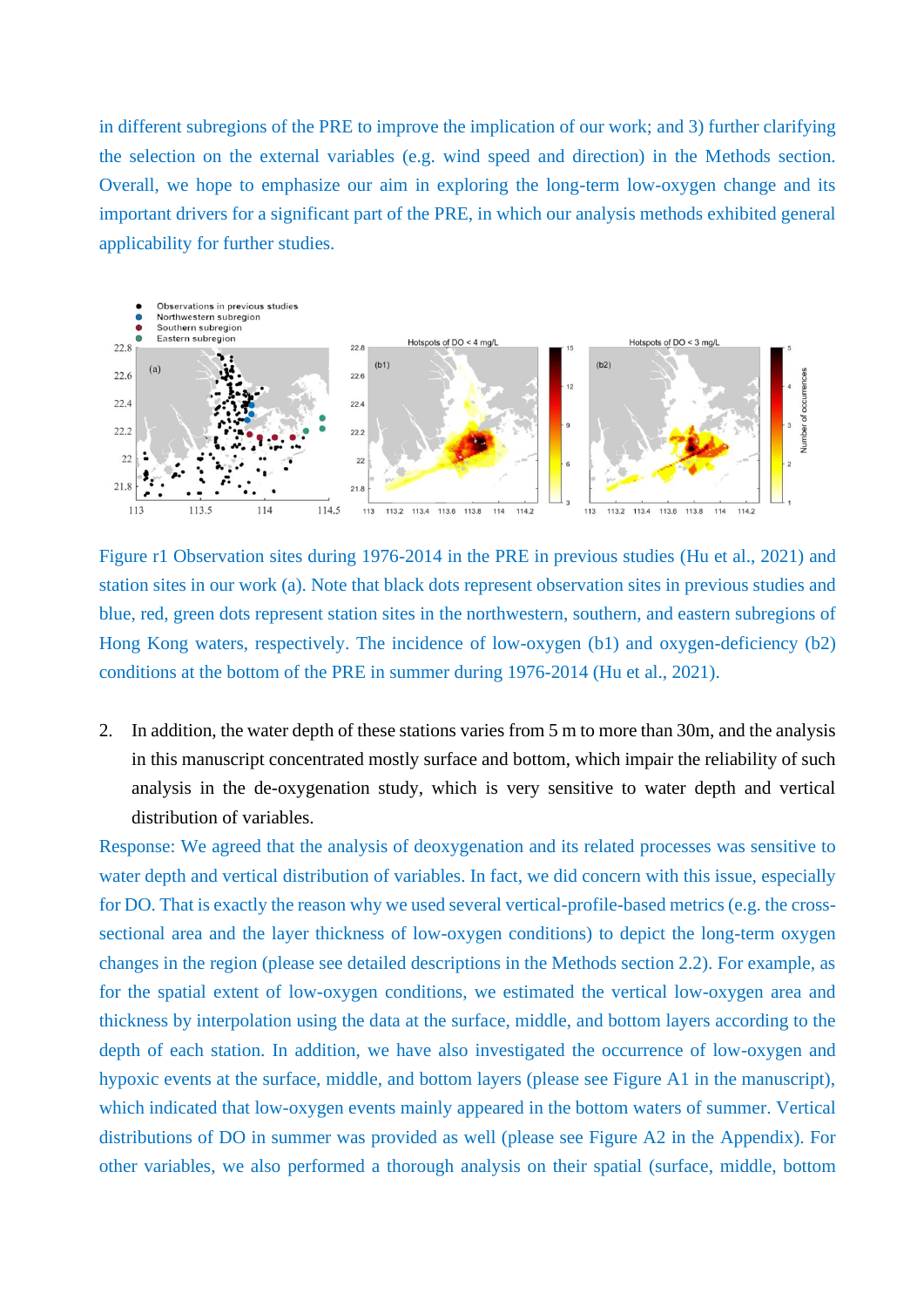layers) and temporal patterns. We found that the key problems were concerned mostly in the surface and bottom waters. For instance, while low DO mostly occurred at the bottom, high Chl *a*  concentrations frequently occurred at the surface. Therefore, in order to embody the compactness of analysis and data display, we decided to focus on the surface and the bottom when showing part of the results on the long-term variations in water quality constituents and DO concentrations (e.g. results shown in Figures 2-3). Nevertheless, we would like to emphasize that several oxygen-related metrics incorporating information of vertical DO distributions were analyzed and discussed throughout the manuscript, including the Low-Oxygen Index (LOI as defined in section 2.2) and the cross-sectional area of low-oxygen conditions.

3. In the abstract, the author indicated that "there is still a lack of quantitative understanding of the long-term trends and interannual variabilities in oxygen conditions in the PRE as well as the driving factors, which was comprehensively investigated in this study," which I could not agree, I think Hu et al. and Li et al. provided good studies about the mechanism of oxygen dynamics in the PRE. Yet, this manuscript fails to connect what is observed by the stations surrounding Hongkong to what has been reported in a larger geospatial content (PRE and coastal/shelf water).

Response: Thank you for your comments. For the sentence *"there is still a lack of quantitative understanding of the long-term trends and interannual variabilities in oxygen conditions in the PRE as well as the driving factors, which was comprehensively investigated in this study"* that we mentioned in manuscript, we would like to provide some explanations. As we mentioned earlier (please see our response to Comment 1), there were indeed many studies about the mechanism of hypoxic generation and development in the PRE, but most of them focused on short-term oxygen dynamics (Li et al., 2021), while the long-term mechanism received less attention. Hu et al. (2021) had an attempt to elucidate the long-term evolution of low-oxygen conditions. However, as mentioned in their analysis, more quantitative perspective on hypoxic mechanism was needed, limited by the lack of accessible continuous observations. Therefore, the long-term analysis of Hong Kong data could make up for these problems to some extent as mentioned earlier (please see our response to Comment 1).

With respect to the connection of our analysis with previous studies, we also believed that it was vitally necessary. Although most of researches of low-oxygen focused on the whole PRE, we tried to compare their results involved in the eastern CTZ with ours (please see section 4.1 and 4.2). For example, as for the effect of wind (in section 4.1), we have explained our results by combining the findings of previous studies (please see details in Line 55-58). We agreed that this part of discussion should be enhanced. As we mentioned earlier (please see our response to Comment 1), we will provide more detailed discussions in this part. For instance, in section 4.1, we will improve the reference on the effect of wind on the circulation and material fluxes (Li et al., 2021) in the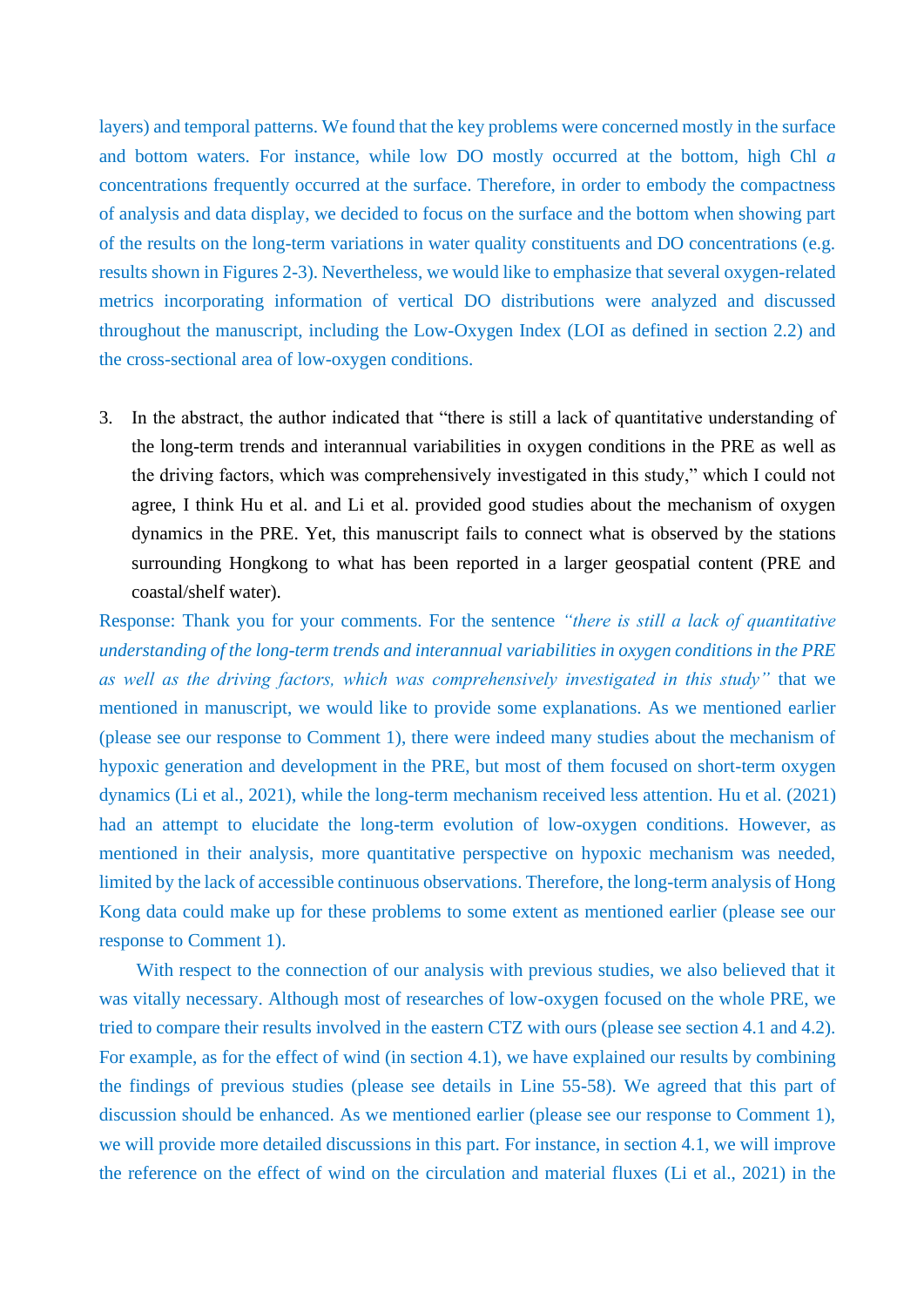eastern PRE and make clearer explanation on our focus on wind speed. Also, we will add more comparison about key low-oxygen driving factors among different subregions of the PRE in our revised manuscript.

4. The author uses wind speed in their statistic analysis which is also questionable. How about wind direction, and does the wind play the same role in low oxygen development over a year? I am asking because Li et al. (2021) indicated that both wind direction and intensity influenced the circulation nutrient flux, detritus, and vertical mixing. Also, as suggested by Li et al., 2021, what is the role of shelf circulation in physics (mixing, etc.) and nutrient and sediment delivery? Li et al. (2021) and Feng et al. (2014) show that the upwelling and downwelling favorable wind condition has different impacts on the low-oxygen development in this area. It is problematic to use the monthly mean wind speed as a predictor without looking into wind's detailed role in this environment.

Response: In fact, during the preparation of our study, we have also tried to examine the effect of wind direction since the transport of nutrient and detritus, vertical mixing, and residence time could be regulated by wind-driven circulation (Li et al., 2021). Previous studies have revealed that the southwestward (upwelling-favorable) wind could enhance hypoxia in the eastern PRE (Li et al., 2021). Therefore, we processed the daily data of wind speed and direction into monthly average wind speed (WS), southwestward wind duration (SWWD), southwestward wind cumulative stress (SWCS), and southeastward wind cumulative stress (SECS) in summer (please see Figure r2 below), and then we carried out a suite of multiple regressions to fit the Low-oxygen Index (LOI) for each wind-related variable. As shown in Table r1 below, the fitting effect of LOI was better using WS, which also has the highest correlation with LOI among the wind-related variables. We considered that WS was the most significant explanatory wind-related factor for the interannual variations in LOI, and thus we eventually selected WS to be the wind-related input variable in the multiple regression. Besides, we noted that the long-term trends of direction-related variables (i.e. SWWD, SWCS, and SECS) were not as significant as WS (please see Figure r2 below). This probably suggested that the wind direction-related processes played vital important roles in short-term lowoxygen events, but the decline in wind speed has a more significant contribution from a long-term perspective. Based on the reviewer's concern on the wind direction, we will provide more discussion (as mentioned above) on this issue in our revised manuscript.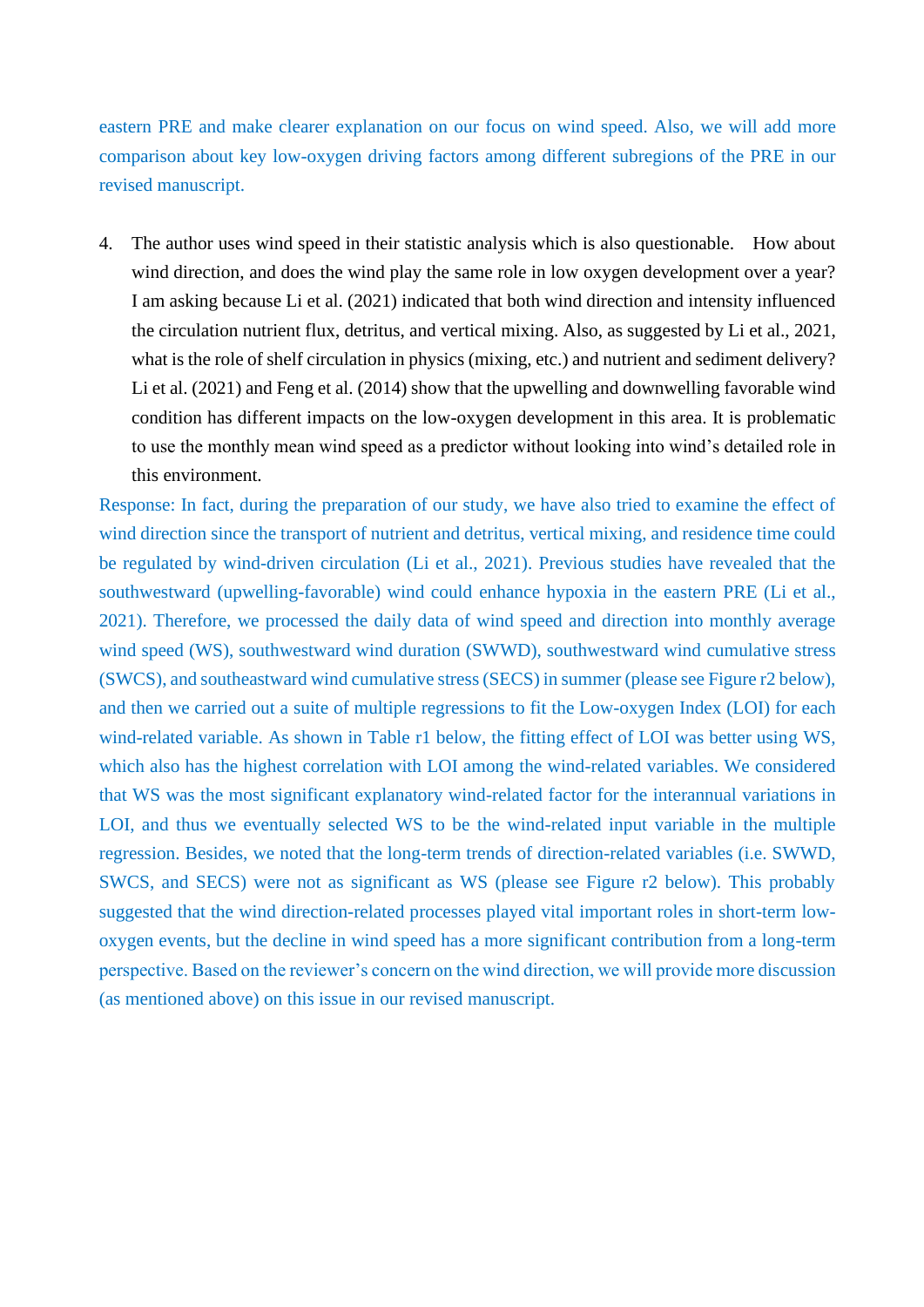

Figure r2. Average wind speed (WS), Southwestward wind duration (SWWD), Southwestward wind cumulative stress (SWCS), Southeastward wind cumulative stress (SECS) in summer and their long-term trends during 1994-2018. Note that the negative value of SWCS and SECS represent southwestward and southeastward wind respectively. The trend and significant p value were texted on the top of each subgraph.

Table r1  $\mathbb{R}^2$  of Average wind speed (WS), Southwestward wind duration (SWWD), Southwestward wind cumulative stress (SWCS), Southeastward wind cumulative stress (SECS) participating in fitting LOI; Pearson correlation coefficient of WS, SWWD, SWCS, SECS with LOI. Note that the symbols  $*$  and  $**$  represents the significant level at  $p < 0.05$  and  $p < 0.01$ , respectively.

|                              | $R^2$ of fitting LOI |             | <b>Correlation with LOI</b> |
|------------------------------|----------------------|-------------|-----------------------------|
| $WS+flow+T+DIN$              | 0.61                 | WS          | $-0.67**$                   |
| $SWWD + flow + T + DIN$ 0.55 |                      | <b>SWWD</b> | $0.48*$                     |
| $SWCS + flow + T + DIN$ 0.55 |                      | <b>SWCS</b> | $-0.33$                     |
| $SECS + flow + T + DIN$      | 0.57                 | <b>SECS</b> | 0.25                        |

5. The author's conclusion that the eastern PRE would "develop into a severe hypoxic state within the next two decades" is too strong to be supported by the analysis provided by this study. For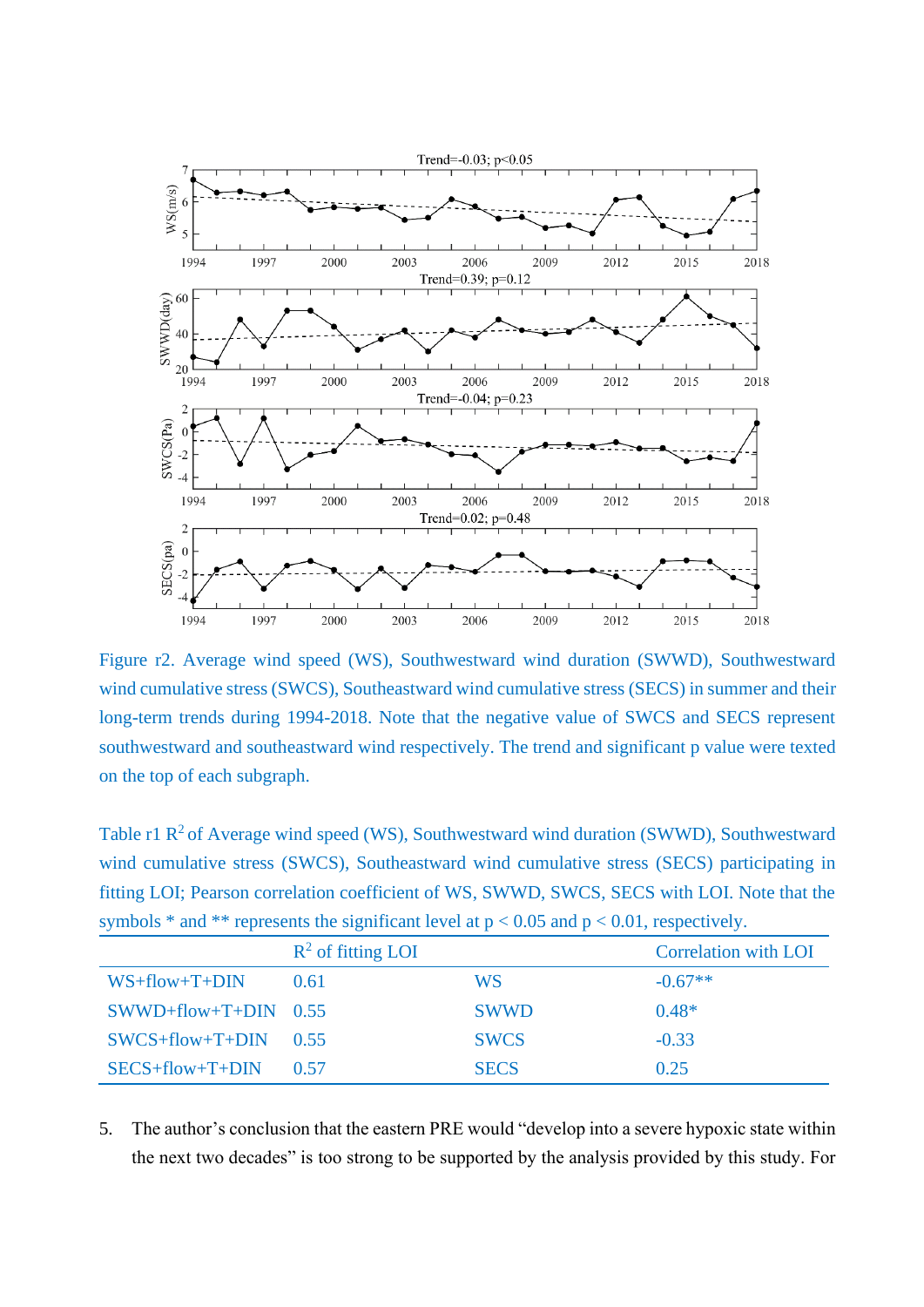instance, what do the wind, large-scale circulation (cause it affects lateral delivery of water and nutrient, etc.), and river (Pearl plus wastewater from the city) look like in the next two decades? The Pearl River discharged into the PRE from the north, yet if we focus on the spatial scale covered by the stations in this study, what is Pearl River's role in MM stations? Also, what is the impact of overland runoff from Hongkong, such as wastewater discharge, which is also indicated by Hu et al. (2021), and the author briefly mentioned this in Line 250 of page 8.

Response: Based on the observational data and the multiple regression model, we have discerned the contributions of wind speed, freshwater discharge, water temperature, and DIN to the long-term deoxygenation, in which wind speed and DIN contributed the most. Based on the wind data, the wind speed was expected to decrease at a rate of 0.6 m/s within two decades, which would contribute to longer water residence time and nutrient accumulation (Li et al., 2021) in combination with winddriven circulation, favoring the generation and development of low-oxygen conditions. Likewise, DIN was expected to increase by 0.2 mg/L in two decades according to the observed growth trend, which would enhance eutrophication and subsequent low-oxygen condition within the region. Overall, based on the long-term trends of each influential variable and the proposed regression model, we made the judgement that low-oxygen conditions would develop into a severe hypoxic state. Certainly, this inference was laid on the assumption that wind speed, freshwater discharge, water temperature, and DIN would keep increasing/decreasing at the rate in the next two decades.

We totally understood the reviewer's concern. It should be mentioned that the long-term changes in low-oxygen conditions were ultimately driven by the long-term changes in physical factors (e.g. wind and circulation) and biogeochemical factors (e.g. nutrients), and the proposed regression model (fitting the LOI) actually implicitly incorporated the influence of physicalbiogeochemical processes on DO to some extent. We have also tried to discuss the effects of wind, freshwater discharge, and DIN in combination with the circulation and nutrient fluxes in section 4.1 and 4.2, but we realized that it was hard to explore the detailed changes in mechanic processes clearly based on observational data and statistic methods only. To this end, further studies such as numerical simulation are needed in the future. Also, we would like to point out that although prediction with the multiple regression would bring out uncertainties by losing some non-linear physical-biological processes, the long-term deoxygenation trends revealed by the regression model could provide implication for scientific research and management of low-oxygen conditions in the region. Based on the reviewer's comment, we will improve this part of discussion in our revised manuscript. Specifically, in section 5 we will add the rationale of our prediction on the deterioration of low-oxygen conditions. Moreover, we will enhance the discussion on the combined effects of mechanic processes as mentioned above in the revised manuscript, and we will also discuss the limitation of our statistic methods to have a clearer implication of our work.

For the effect of wastewater, we didn't distinguish the influence from the Pearl River and Hong Kong local pollution in our study as we aimed to investigate the effect of the long-term variations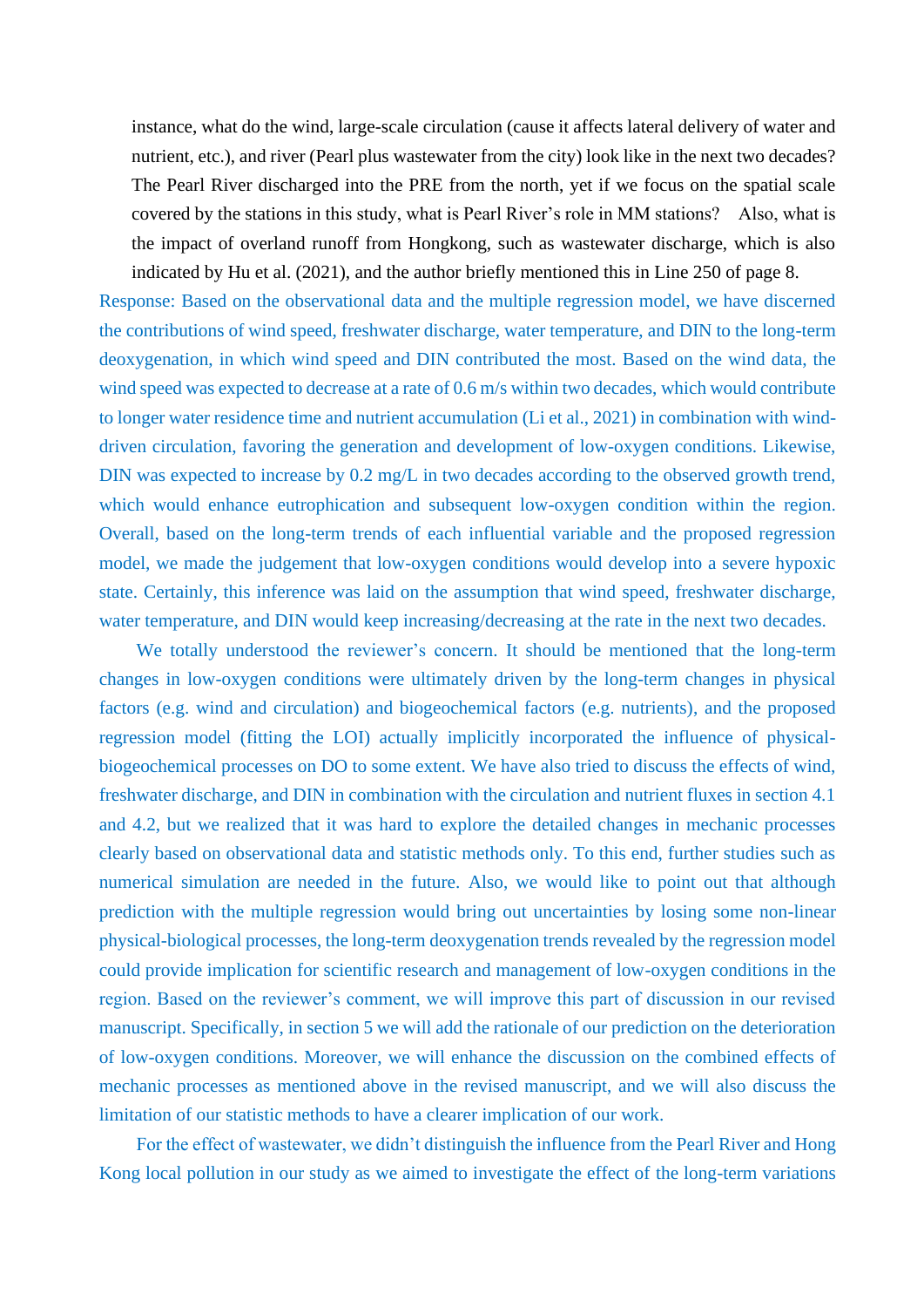in physical conditions and nutrient levels within the region from a general perspective. As for the role of the Pearl River, there were indeed differences among stations, which were also shown by different correlations of DO with other external variables in each station. It might be interesting to dig into this issue, but our present work mainly focused on the whole status of low-oxygen conditions in the selected region, rather than dealing with the spatial differences.

## Reference

Cui, Y., Wu, J. X., Ren, J., and Xu, J.: Physical dynamics structures and oxygen budget of summer hypoxia in the Pearl River Estuary: Dynamical structures and oxygen budget of hypoxia, Limnology and Oceanography, 64, 10.1002/lno.11025, 2018.

Hu, J., Zhang, Z., Wang, B., and Huang, J.: Long-term spatiotemporal variations and expansion of low-oxygen conditions in the Pearl River estuary: A study synthesizing observations during 1976– 2017, 10.5194/bg-2020-480, 2021.

Li, D., Gan, J., Hui, C., Yu, L., Liu, Z., Lu, Z., Kao, S.-j., and Dai, M.: Spatiotemporal Development and Dissipation of Hypoxia Induced by Variable Wind-Driven Shelf Circulation off the Pearl River Estuary: Observational and Modeling Studies, Journal of Geophysical Research: Oceans, 126, e2020JC016700, https://doi.org/10.1029/2020JC016700, 2021.

Li, X., Lu, C., Zhang, Y., Zhao, H., Wang, J., Liu, H., and Yin, K.: Low dissolved oxygen in the Pearl River estuary in summer: Long-term spatio-temporal patterns, trends, and regulating factors, Marine Pollution Bulletin, 151, 110814, https://doi.org/10.1016/j.marpolbul.2019.110814, 2020. Lu, Z., Gan, J., Dai, M., Liu, H., and Zhao, X.: Joint effects of extrinsic biophysical fluxes and intrinsic hydrodynamics on the formation of hypoxia west off the Pearl River Estuary, Journal of Geophysical Research: Oceans, 123, 6241-6259, 2018.

Lui, H.-K., Chen, C.-T. A., Hou, W.-P., Liau, J.-M., Chou, W.-C., Wang, Y.-L., Wu, C.-R., Lee, J., Hsin, Y.-C., and Choi, Y.-Y.: Intrusion of Kuroshio Helps to Diminish Coastal Hypoxia in the Coast of Northern South China Sea, Frontiers in Marine Science, 7, 565952, 10.3389/fmars.2020.565952, 2020.

Qian, W., Gan, J., Liu, J., He, B., Lu, Z., Guo, X., Wang, D., Guo, L., Huang, T., and Dai, M.: Current status of emerging hypoxia in a eutrophic estuary: The lower reach of the Pearl River Estuary, China, Estuarine, Coastal and Shelf Science, 205, 58-67,

https://doi.org/10.1016/j.ecss.2018.03.004, 2018.

Shi, Z., Liu, K., Zhang, S., Xu, H., and Liu, H.: Spatial distributions of mesozooplankton biomass, community composition and grazing impact in association with hypoxia in the Pearl River Estuary, Estuarine, Coastal and Shelf Science, 225, 106237, https://doi.org/10.1016/j.ecss.2019.05.019, 2019.

Wang, B., Hu, J., Li, S., and Liu, D.: A numerical analysis of biogeochemical controls with physical modulation on hypoxia during summer in the Pearl River Estuary, 1-31 pp., 10.5194/bg-2016-454, 2016.

Wang, B., Hu, J., Li, S., Yu, L., and Huang, J.: Impacts of anthropogenic inputs on hypoxia and oxygen dynamics in the Pearl River estuary, Biogeosciences, 15, 6105-6125, 10.5194/bg-15-6105- 2018, 2018.